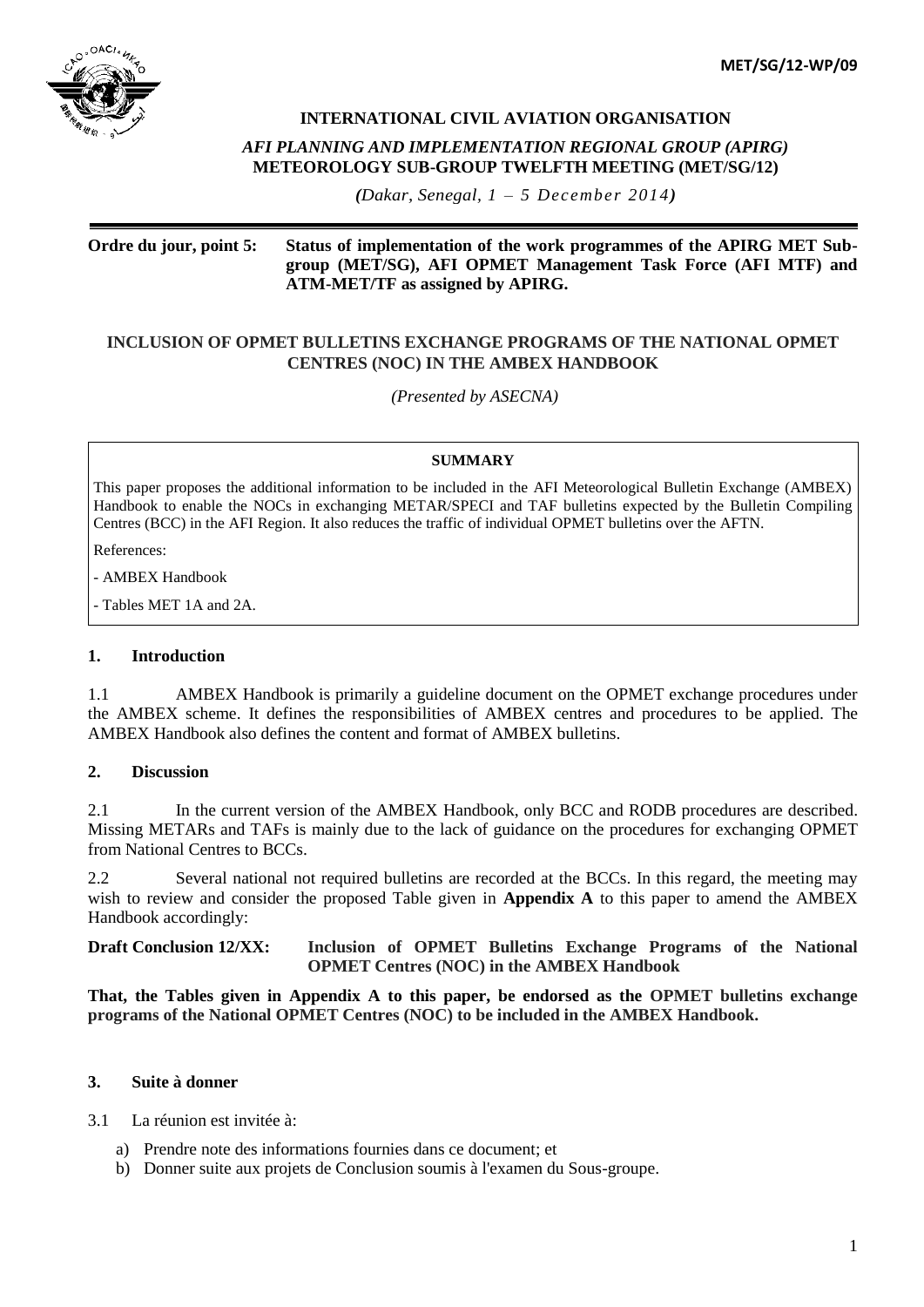# **APENDICE A**

## COLLECTE AMBEX DES BULLETINS METAR (SA) DES CENTRES OPMET NATIONAUX (NOC)

# Tableau A : METAR

# Explication du tableau :

- 1 Nom du Centre AMBEX (NOC) effectuant la compilation du bulletin.
- 2 Indicateur d'emplacement OACI du Centre AMBEX effectuant la compilation du bulletin.
- 3 Identificateur du bulletin à utiliser dans l'en-tête abrégé OMM des bulletins METAR AMBEX (en colonne 1) élaborés par le NOC.
- 4 Indicateur d'emplacement OACI de l'aérodrome national figurant dans le Guide des Utilisateurs de SADIS (SUG).
- 5 Nom de l'aérodrome national figurant dans le Guide des utilisateurs de SADIS (SUG)
- 6 Heure limite à laquelle le NOC (en colonne 1) transmet au BCC de rattachement, le bulletin METAR AMBEX.
- 7 Nom du BCC auquel est rattaché le NOC, chargé de la compilation et de la diffusion des METAR dans le système AMBEX.
- 8 Adresse RSFTA du BCC auquel est rattaché le NOC, à laquelle sont envoyés les bulletins METAR AMBEX. Il s'agit en général des adresses des systèmes de compilation automatique et de commutation des messages.

N.B. : Les aérodromes non-AOP sont indiqués en *italique*.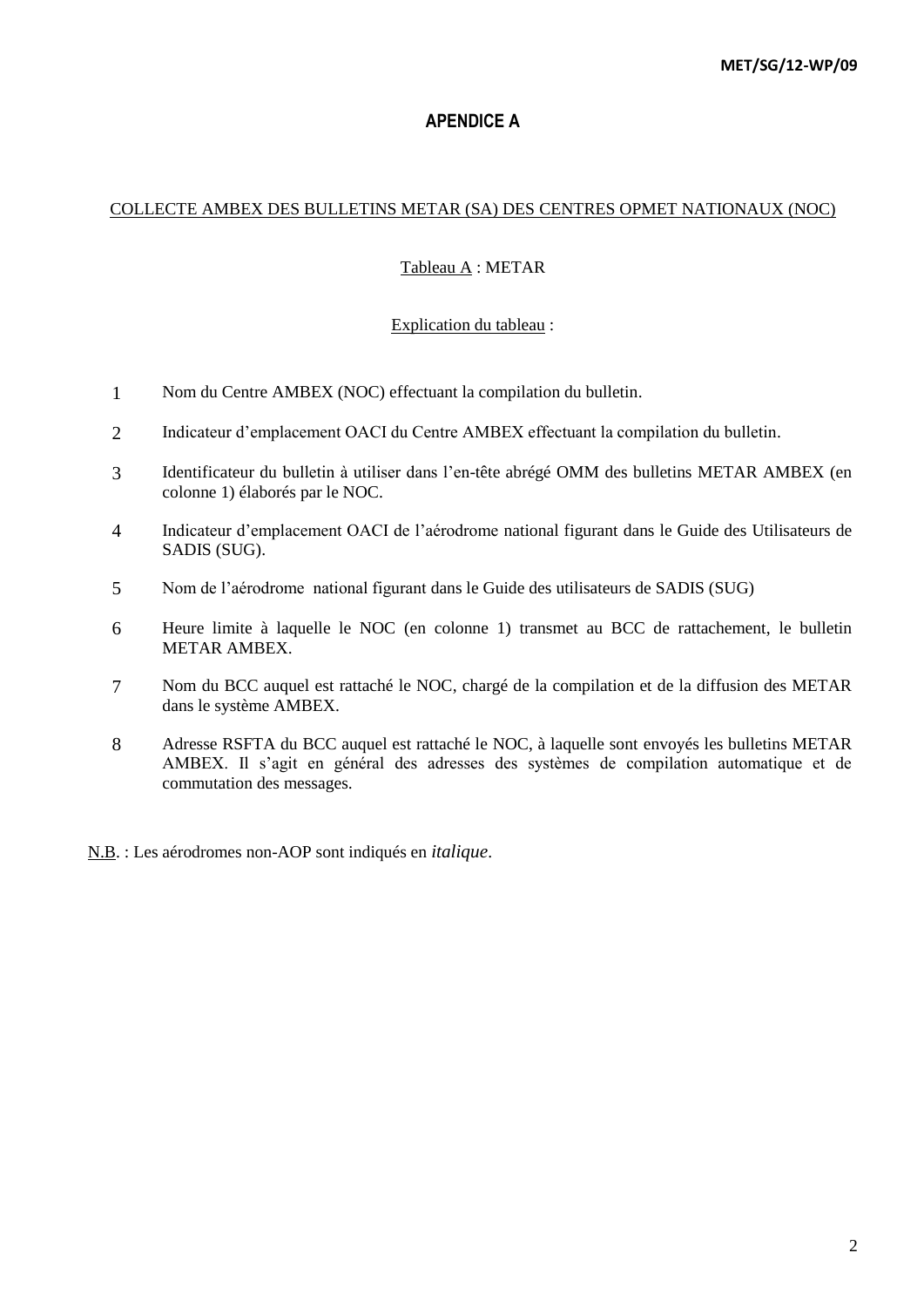| <b>NOC AMBEX</b> |              |                     | <b>BULLETIN METAR</b> | <b>TRANSMETTRE A</b> |                         |                                        |                                |
|------------------|--------------|---------------------|-----------------------|----------------------|-------------------------|----------------------------------------|--------------------------------|
| <b>NOM</b>       | <b>CCCC</b>  | <b>Id. Bulletin</b> | <b>CCCC</b>           | Aérodrome            | Heure de<br>Préparation | BCC/<br><b>Aérodromes</b><br>nationaux | <b>Adresse</b><br><b>RSFTA</b> |
| 1                | $\mathbf{2}$ | $\mathbf{3}$        | 4                     | $5\phantom{.0}$      | 6                       | $\overline{\mathbf{r}}$                | 8                              |
|                  |              |                     | <b>DIAP</b>           | Abidjan              |                         |                                        |                                |
| Abidjan          | <b>DIAP</b>  | SAIV31              | <b>DIBK</b>           | Bouaké               | $H+2$                   | Dakar                                  | <b>GOOYYPYX</b>                |
|                  |              |                     | <b>DIYO</b>           | Yamoussoukro         |                         |                                        |                                |
|                  |              |                     | <b>DGAA</b>           | Accra                |                         |                                        |                                |
| Accra            | <b>DGAA</b>  | SAGH31              | <b>DGSI</b>           | Kumasi               | $H+2$                   | Niamey                                 | <b>DRRNYPYX</b>                |
|                  |              |                     | <b>DGLE</b>           | Tamalé               |                         |                                        |                                |
| Addis-Ababa      | HAAB         | SAET31              | <b>HAAB</b>           | Addis-Ababa          | $H+2$                   | Addis-Ababa                            | HAABYPYX                       |
|                  |              |                     | <b>HADR</b>           | Dire dawa            |                         |                                        |                                |
|                  |              |                     | <b>FMMI</b>           | Antananarivo         |                         |                                        |                                |
|                  |              | SAMG31              | <b>FMNM</b>           | Mahajanga            |                         |                                        |                                |
|                  |              |                     | <b>FMMT</b>           | Toamasina            |                         |                                        |                                |
| Antananarivo     | <b>FMMI</b>  |                     | <b>FMNA</b>           | Antsiranana          | $H+2$                   | Antananarivo                           | <b>FMMIYPYX</b>                |
|                  |              |                     | <b>FMCZ</b>           | Dzaoudzi             |                         |                                        |                                |
|                  |              |                     | <b>FMNN</b>           | Nosy-Be              |                         |                                        |                                |
|                  |              |                     | <b>FMMS</b>           | Sainte-Marie         |                         |                                        |                                |
|                  |              |                     | <b>FMSD</b>           | Tolagnaro            |                         |                                        |                                |
| Ambouli          | HDAM         | SADJ31              | HDAM                  | Ambouli              | $H+2$                   | Pretoria                               | FAPRYPYX                       |
| Ascension I      | <b>FHAW</b>  | SAUK31              | <b>FHAW</b>           | Ascension I          | $H+2$                   | Dakar                                  | <b>GOOYYPYX</b>                |
| Asmara           | <b>HHAS</b>  | SAEI31              | <b>HHAS</b>           | Asmara               | $H+2$                   | Dakar                                  | <b>GOOYYPYX</b>                |
|                  |              |                     | <b>HHSB</b>           | Assab                |                         |                                        |                                |
|                  |              |                     | GABS                  | Bamako               |                         |                                        |                                |
|                  |              |                     | GAGO                  | Gao                  |                         |                                        |                                |
|                  |              |                     | <b>GAKD</b>           | Kayes                |                         |                                        |                                |
| Bamako           | <b>GABS</b>  | SAMI31              | <b>GAKL</b>           | Kidal                | $H+2$                   | Dakar                                  | GOOYYPYX                       |
|                  |              |                     | GAMB                  | Mopti                |                         |                                        |                                |
|                  |              |                     | <b>GANR</b>           | Nioro                |                         |                                        |                                |
|                  |              |                     | <b>GATB</b>           | Tombouctou           |                         |                                        |                                |
| Bangui           | <b>FEFF</b>  | SACE31              | <b>FEFF</b>           | Bangui               | $H+2$                   | Brazzaville                            | <b>FCBBYPYX</b>                |
|                  |              |                     | <b>FEFT</b>           | Berberati            |                         |                                        |                                |
| Banjul           | <b>GBYD</b>  | SAGB31              | <b>GBYD</b>           | Banjul Int.          | $H+2$                   | Dakar                                  | <b>GOOYYPYX</b>                |
| <b>Bissau</b>    | GGOV         | SAGW31              | GGOV                  | Bissau               | $H+2$                   | Dakar                                  | GOOYYPYX                       |
| Bujumbura        | <b>HBBA</b>  | SABI31              | <b>HBBA</b>           | Bujumbura            | $H+2$                   | Nairobi                                | <b>HKNAYPYX</b>                |
| Brazzaville      | <b>FCBB</b>  | SACG31              | <b>FCBB</b>           | Brazzaville          | $H+2$                   | Brazzaville                            | <b>FCBBYPYX</b>                |
|                  |              |                     |                       | <b>FCPP</b>          | Pointe-Noire            |                                        |                                |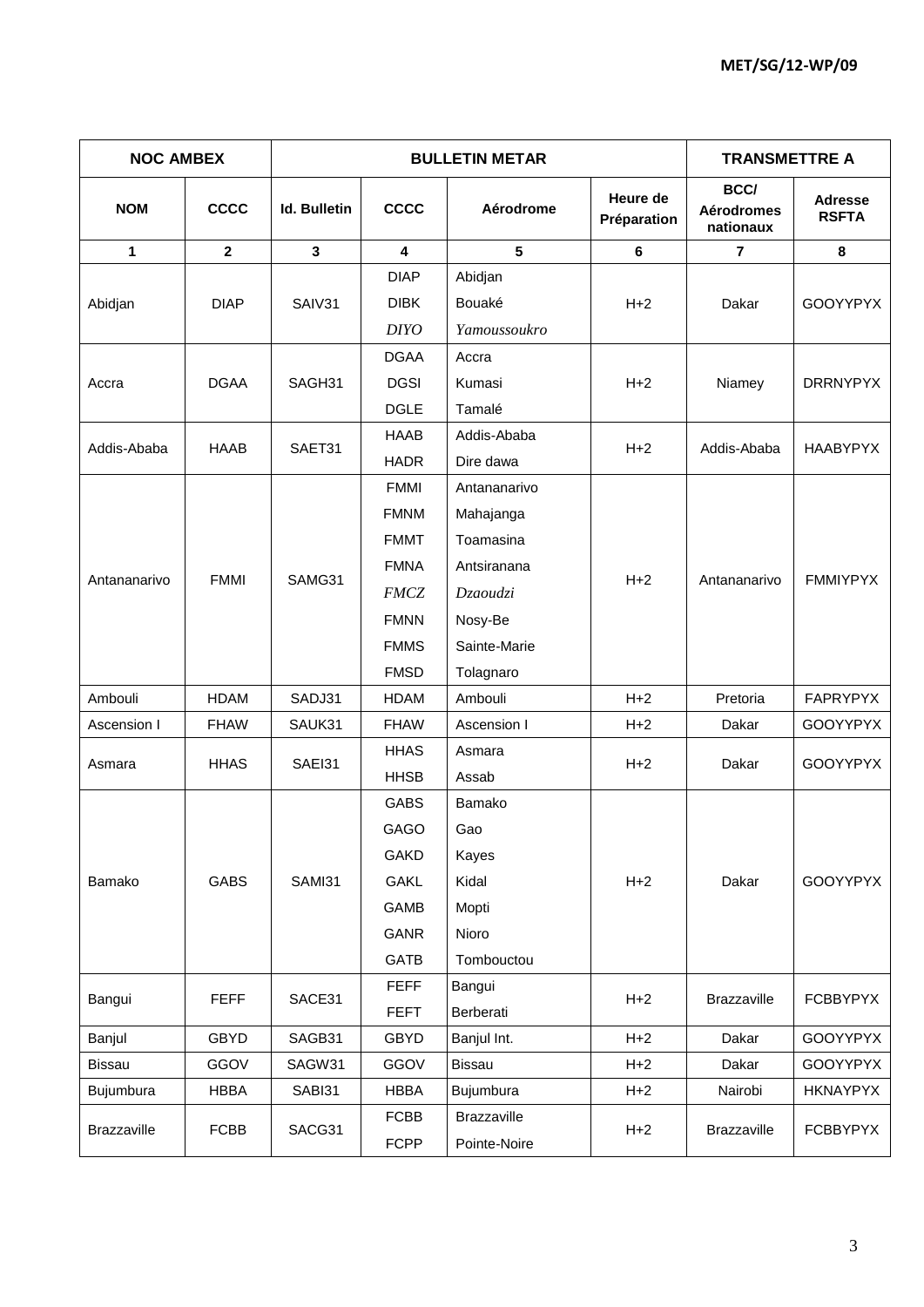| <b>NOC AMBEX</b> |              |                     | <b>BULLETIN METAR</b> | <b>TRANSMETTRE A</b> |                         |                                        |                                |
|------------------|--------------|---------------------|-----------------------|----------------------|-------------------------|----------------------------------------|--------------------------------|
| <b>NOM</b>       | <b>CCCC</b>  | <b>Id. Bulletin</b> | <b>CCCC</b>           | Aérodrome            | Heure de<br>Préparation | BCC/<br><b>Aérodromes</b><br>nationaux | <b>Adresse</b><br><b>RSFTA</b> |
| 1                | $\mathbf{2}$ | $\mathbf{3}$        | 4                     | $5\phantom{.0}$      | 6                       | $\overline{7}$                         | 8                              |
|                  |              |                     | <b>GUCY</b>           | Conakry/Gbessia      |                         |                                        |                                |
| Conakry          | <b>GUCY</b>  | SAGN31              | <b>GUXN</b>           | Kankan               | $H+2$                   | Dakar                                  | GOOYYPYX                       |
|                  |              |                     | <b>GULB</b>           | Labe                 |                         |                                        |                                |
|                  |              |                     | <b>GUNZ</b>           | N'zerekore           |                         |                                        |                                |
| Cotonou          | <b>DBBB</b>  | SABJ31              | <b>DBBB</b>           | Cotonou              | $H+2$                   | Niamey                                 | <b>DRRNYPYX</b>                |
|                  |              |                     | GOOY                  | Dakar                |                         |                                        |                                |
|                  | GOOY         |                     | GOGS                  | Cap Skiring          |                         |                                        |                                |
|                  |              | SASG31              | <b>GOOK</b>           | Kaolack              |                         |                                        |                                |
| Dakar            |              |                     | GOOS                  | Saint Louis          | $H+2$                   | Dakar                                  | <b>GOOYYPYX</b>                |
|                  |              |                     | <b>GOTK</b>           | Kedougou             |                         |                                        |                                |
|                  |              |                     | <b>GOTT</b>           | Tambacounda          |                         |                                        |                                |
|                  |              |                     | GOGG                  | Ziguinchor           |                         |                                        |                                |
|                  |              |                     | <b>HTDA</b>           | Dar-es-Salaam        |                         |                                        |                                |
| Dar-es-Salaam    | <b>HTDA</b>  | SATN31              | <b>HTZA</b>           | Zanzibar             | $H+2$                   | Nairobi                                | <b>HKNAYPYX</b>                |
|                  |              |                     | <b>HTKJ</b>           | Kilimanjaro          |                         |                                        |                                |
| Diego Garcia     | <b>FJDG</b>  | SAKU31              | <b>FJDG</b>           | Diego Garcia         | $H+2$                   | Antananarivo                           | <b>FMMIYPYX</b>                |
|                  |              | SACM31              | <b>FKKD</b>           | Douala               |                         | <b>Brazzaville</b>                     | <b>FCBBYPYX</b>                |
|                  |              |                     | <b>FKKR</b>           | Garoua               |                         |                                        |                                |
| Douala           | <b>FKKD</b>  |                     | <b>FKKN</b>           | Ngaoundéré           | $H+2$                   |                                        |                                |
|                  |              |                     | <b>FKYS</b>           | Yaoundé              |                         |                                        |                                |
|                  |              |                     | <b>FKKL</b>           | Maroua/Salak         |                         |                                        |                                |
|                  |              |                     | <b>GSAI</b>           | El Aaiun             |                         |                                        |                                |
| El Aaiun         | <b>GSAI</b>  | SAxx31              | GSVO                  | Villacisneros        | $H+2$                   | Dakar                                  | GOOYYPYX                       |
| Entebbe          | <b>HUEN</b>  | SAUG31              | <b>HUEN</b>           | Entebbe              | $H+2$                   | Nairobi                                | <b>HKNAYPYX</b>                |
| Freetown         | <b>GFLL</b>  | SASL31              | <b>GFLL</b>           | Freetown             | $H+2$                   | Dakar                                  | GOOYYPYX                       |
|                  |              |                     | <b>FBSK</b>           | Gaborone             |                         |                                        |                                |
|                  |              |                     | <b>FBFT</b>           | Francistown          |                         |                                        |                                |
| Gaborone         | <b>FBSK</b>  | SABC31              | <b>FBKE</b>           | Kasane               | $H+2$                   | Pretoria                               | <b>FAPRYPYX</b>                |
|                  |              |                     | <b>FBMN</b>           | Maun                 |                         |                                        |                                |
|                  |              |                     | <b>FBSP</b>           | Selibe-Phikwe        |                         |                                        |                                |
|                  |              |                     | <b>FVHA</b>           | Harare               |                         |                                        |                                |
| Harare           | <b>FVHA</b>  | SAZW31              | <b>FVBU</b>           | J.M. Nkomo           | $H+2$                   | Pretoria                               | FAPRYPYX                       |
|                  |              |                     | <b>FVFA</b>           | Victoria Falls       |                         |                                        |                                |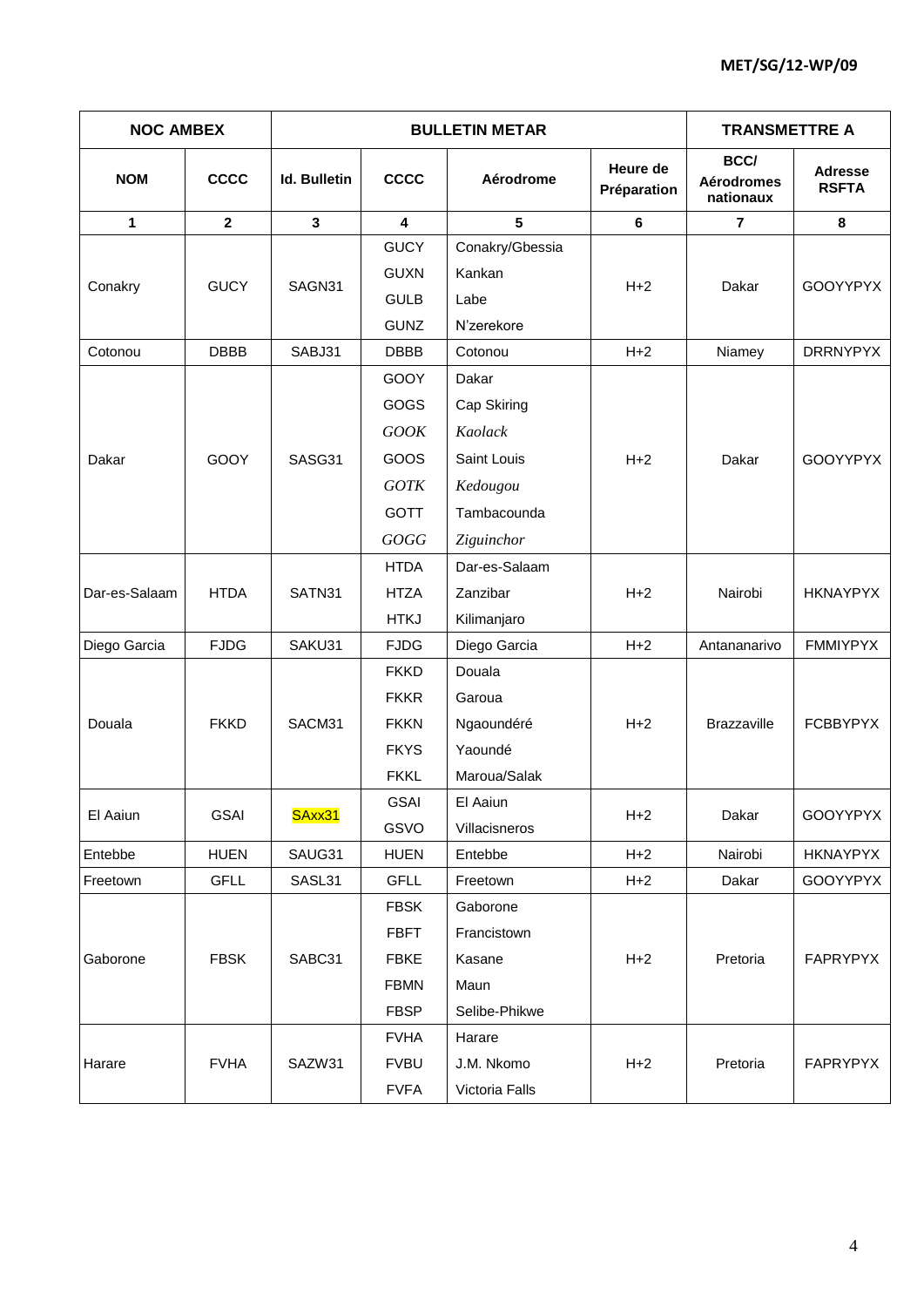| <b>NOC AMBEX</b> |              |                     | <b>BULLETIN METAR</b>   | <b>TRANSMETTRE A</b> |                         |                                        |                                |
|------------------|--------------|---------------------|-------------------------|----------------------|-------------------------|----------------------------------------|--------------------------------|
| <b>NOM</b>       | <b>CCCC</b>  | <b>Id. Bulletin</b> | <b>CCCC</b>             | Aérodrome            | Heure de<br>Préparation | BCC/<br><b>Aérodromes</b><br>nationaux | <b>Adresse</b><br><b>RSFTA</b> |
| 1                | $\mathbf{2}$ | $\mathbf{3}$        | $\overline{\mathbf{4}}$ | $5\phantom{.0}$      | 6                       | $\overline{7}$                         | 8                              |
|                  |              |                     | <b>FAOR</b>             | Johannesburg         |                         |                                        |                                |
|                  |              | SAZA31              | <b>FACT</b>             | Cap Town             |                         |                                        |                                |
|                  |              |                     | <b>FALE</b>             | Durban/King Shaka    |                         |                                        |                                |
|                  |              |                     | <b>FAEL</b>             | East London          |                         |                                        |                                |
|                  |              |                     | <b>FAGG</b>             | George               |                         | Pretoria                               |                                |
|                  |              |                     | <b>FAKM</b>             | Kimberley            |                         |                                        |                                |
|                  |              |                     | <b>FAKN</b>             | Kruger Mpumalanga    |                         |                                        | FAPRYPYX                       |
|                  |              |                     | <b>FADN</b>             | Durban/International |                         |                                        |                                |
| Johannesburg     | <b>FAPR</b>  | SAZA32              | <b>FALA</b>             | Lanseria             | $H+2$                   |                                        |                                |
|                  |              |                     | <b>FAMM</b>             | Mafikeng             |                         |                                        |                                |
|                  |              |                     | <b>FAUT</b>             | Mthatha              |                         |                                        |                                |
|                  |              |                     | <b>FANS</b>             | Nelspruit            |                         |                                        |                                |
|                  |              |                     | <b>FAPI</b>             | Pietersburg          |                         |                                        |                                |
|                  |              |                     | <b>FAPN</b>             | Pilanesberg          |                         |                                        |                                |
|                  |              |                     | FAPP                    | Polokwane            |                         |                                        |                                |
|                  |              |                     | <b>FAPE</b>             | Port Elisabeth       |                         |                                        |                                |
|                  |              | SAZA33              | <b>FAGM</b>             | Rand                 |                         |                                        |                                |
|                  |              |                     | <b>FAUP</b>             | Upington             |                         |                                        |                                |
| Juba             | <b>HSSJ</b>  | SASU32              | <b>HSSJ</b>             | Juba                 | $H+2$                   | Nairobi                                | <b>HKNAYPYX</b>                |
|                  |              |                     | <b>FLKK</b>             | Kenneth Kaunda       |                         |                                        | FAPRYPYX                       |
|                  | <b>FLKK</b>  | SAZB31              | <b>FLHN</b>             | Livingstone/Harry N  |                         |                                        |                                |
| Kenneth Kaunda   |              |                     | <b>FLMF</b>             | Mfuwe                | $H+2$                   | Pretoria                               |                                |
|                  |              |                     | <b>FLSK</b>             | Ndola/Simon Kapwe    |                         |                                        |                                |
|                  |              |                     | <b>HSKA</b>             | Kassala              |                         |                                        |                                |
| Khartoum         | <b>HSSS</b>  | SASU31              | <b>HSOB</b>             | Obeid                | $H+2$                   | Nairobi                                | <b>HKNAYPYX</b>                |
|                  |              |                     | <b>HSPN</b>             | Port Sudan           |                         |                                        |                                |
|                  |              |                     | <b>HSSS</b>             | Khartoum             |                         |                                        |                                |
| Kigali           | <b>HRYR</b>  | SARW31              | <b>HRYR</b>             | Kigali               | $H+2$                   | Nairobi                                | <b>HKNAYPYX</b>                |
|                  |              |                     | <b>HRZA</b>             | Kamembe              |                         |                                        |                                |
|                  |              |                     | <b>FZAA</b>             | Kinshasa             |                         |                                        |                                |
|                  |              |                     | <b>FZNA</b>             | Goma                 |                         |                                        |                                |
| Kinshasa         | <b>FZAA</b>  | SAZR31              | <b>FZIC</b>             | Kisangani            | $H+2$                   | <b>Brazzaville</b>                     | <b>FCBBYPYX</b>                |
|                  |              |                     | <b>FZQA</b>             | Lubumbashi           |                         |                                        |                                |
|                  |              |                     | <b>FZWA</b>             | Mbuji-Mayi           |                         |                                        |                                |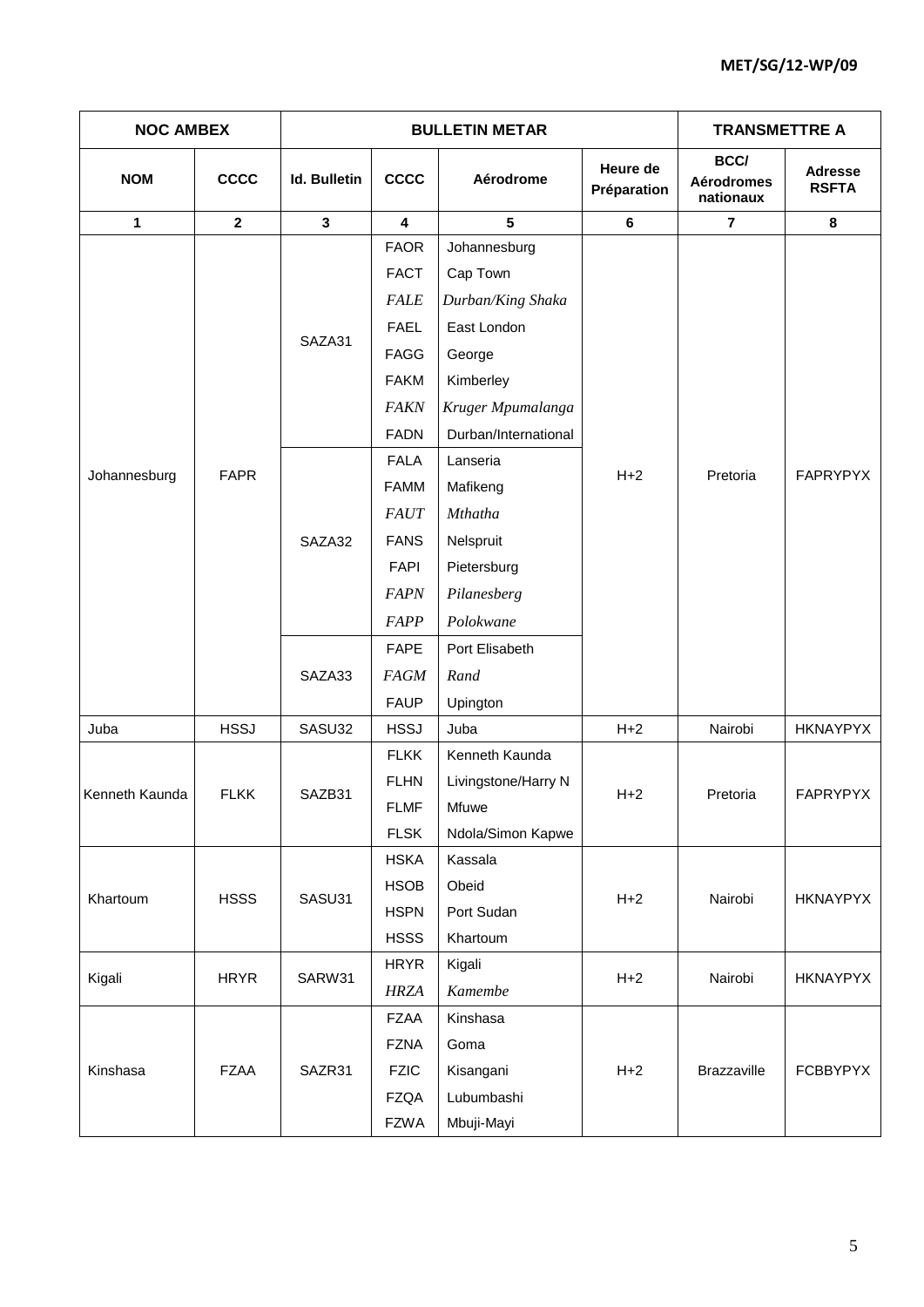| <b>NOC AMBEX</b> |                |                     | <b>BULLETIN METAR</b>   | <b>TRANSMETTRE A</b> |                         |                                               |                                |  |
|------------------|----------------|---------------------|-------------------------|----------------------|-------------------------|-----------------------------------------------|--------------------------------|--|
| <b>NOM</b>       | <b>CCCC</b>    | <b>Id. Bulletin</b> | <b>CCCC</b>             | Aérodrome            | Heure de<br>Préparation | <b>BCC/</b><br><b>Aérodromes</b><br>nationaux | <b>Adresse</b><br><b>RSFTA</b> |  |
| $\mathbf{1}$     | 2 <sup>1</sup> | $\mathbf{3}$        | $\overline{\mathbf{4}}$ | 5                    | $6\phantom{a}$          | $\overline{7}$                                | 8                              |  |
|                  |                |                     | <b>DNKN</b>             | Kano                 |                         |                                               |                                |  |
|                  |                |                     | <b>DNMM</b>             | Lagos                |                         |                                               |                                |  |
|                  |                |                     | <b>DNAA</b>             | Abuja/Nnamdi         |                         |                                               |                                |  |
|                  |                | SANI31              | <b>DNAK</b>             | Akure                |                         |                                               |                                |  |
|                  |                |                     | DNBE                    | Benin                |                         |                                               |                                |  |
|                  |                |                     | <b>DNCA</b>             | Calabar/Margaret     |                         |                                               |                                |  |
|                  |                |                     | <b>DNEN</b>             | Enugu/Akanu          |                         |                                               |                                |  |
|                  |                |                     | DNIB                    | <b>Ibadan</b>        |                         |                                               |                                |  |
|                  | <b>DNMM</b>    | SANI32              | <b>DNIL</b>             | <b>Ilorin</b>        |                         |                                               |                                |  |
| Lagos            |                |                     | <b>DNIM</b>             | Imo/Sam              | $H+2$                   | Niamey                                        | DRRNYPYX                       |  |
|                  |                |                     | D N J O                 | Jos                  |                         |                                               |                                |  |
|                  |                |                     | <b>DNKA</b>             | Kaduna               |                         |                                               |                                |  |
|                  |                |                     | <b>DNKT</b>             | Katsina              |                         |                                               |                                |  |
|                  |                |                     | <b>DNMA</b>             | Maiduguri            |                         |                                               |                                |  |
|                  |                |                     | <b>DNMN</b>             | Minna                |                         |                                               |                                |  |
|                  |                |                     | DNSU                    | Osubi                |                         |                                               |                                |  |
|                  |                |                     | <b>DNPO</b>             | Port Harcourt        |                         |                                               |                                |  |
|                  |                | SANI33              | <b>DNSO</b>             | Sokoto/Saddik        |                         |                                               |                                |  |
|                  |                |                     | <b>DNYO</b>             | Yola                 |                         |                                               |                                |  |
|                  |                |                     | <b>DNZA</b>             | Zaria                |                         |                                               |                                |  |
| La Réunion       | <b>FMEE</b>    | SARE31              | <b>FMEE</b>             | Saint-Denis          | $H+2$                   | Antananarivo                                  | FMMIYPYX                       |  |
|                  |                |                     | <b>FMEP</b>             | <b>Saint Pierre</b>  |                         |                                               |                                |  |
|                  |                |                     | <b>FOOL</b>             | Libreville           |                         |                                               |                                |  |
| Libreville       | <b>FOOL</b>    | SAGO31              | <b>FOOG</b>             | Port Gentil          | $H+2$                   | <b>Brazzaville</b>                            | <b>FCBBYPYX</b>                |  |
|                  |                |                     | <b>FOON</b>             | Franceville          |                         |                                               |                                |  |
| Lilongwe         | <b>FWKI</b>    | SAMW31              | <b>FWKI</b>             | Lilongwe             | $H+2$                   | Pretoria                                      | <b>FAPRYPYX</b>                |  |
|                  |                |                     | <b>FWCL</b>             | Blantyre/Chileka     |                         |                                               |                                |  |
|                  |                |                     | <b>DXXX</b>             | Lomé                 |                         |                                               | <b>DRRNYPYX</b>                |  |
| Lomé             | <b>DXXX</b>    | SATG31              | <b>DXNG</b>             | Niamtougou           | $H+2$                   | Niamey                                        |                                |  |
|                  |                |                     | <b>DXSK</b>             | Sokode               |                         |                                               |                                |  |
| Luanda           | <b>FNLU</b>    | SAAN31              | <b>FNLU</b>             | Luanda               | $H+2$                   | Brazzaville                                   | <b>FCBBYPYX</b>                |  |
|                  |                |                     |                         | <b>FNHU</b>          | Huambo                  |                                               |                                |  |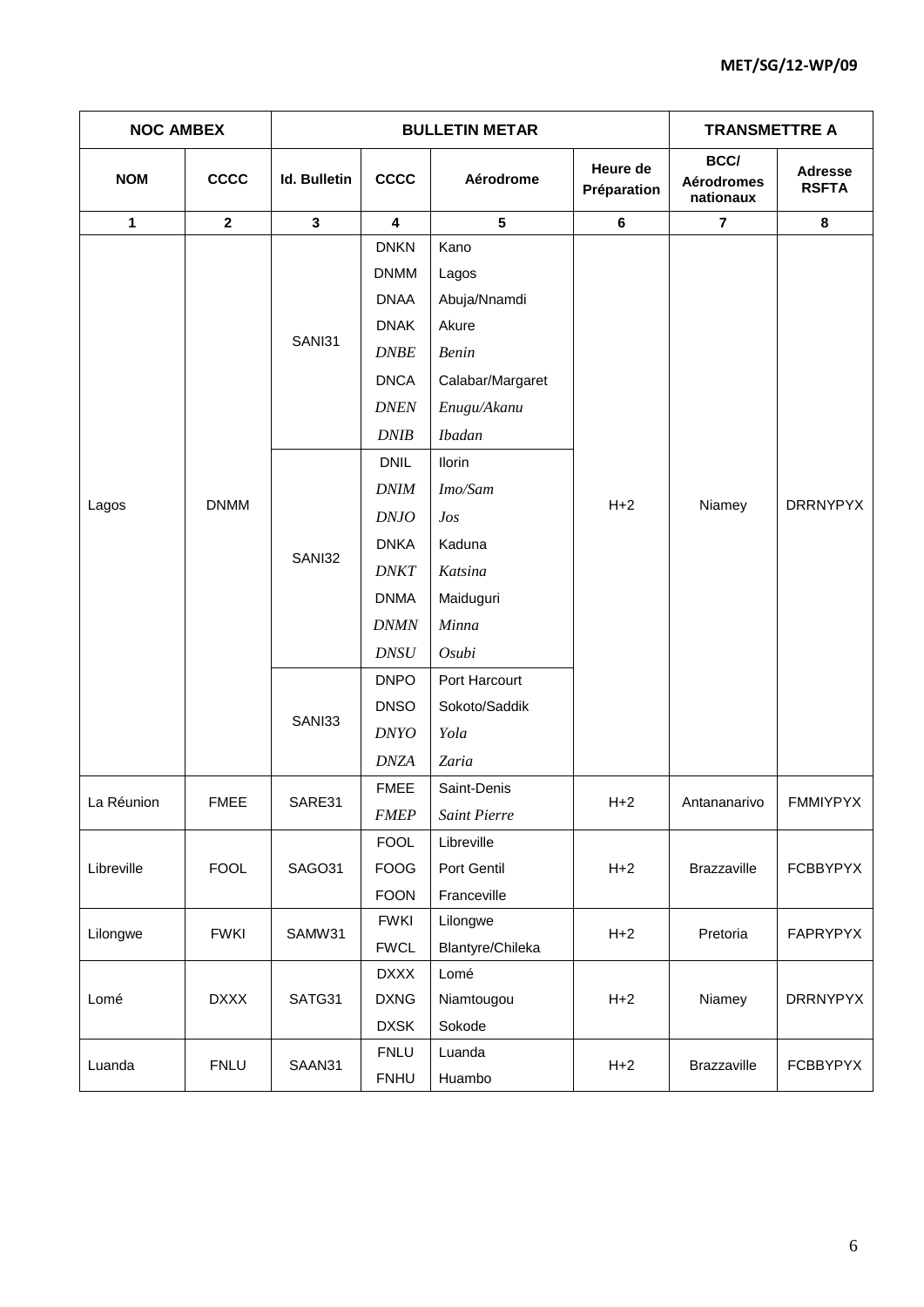| <b>NOC AMBEX</b> |              |                     | <b>BULLETIN METAR</b> | <b>TRANSMETTRE A</b>  |                         |                                        |                                |
|------------------|--------------|---------------------|-----------------------|-----------------------|-------------------------|----------------------------------------|--------------------------------|
| <b>NOM</b>       | <b>CCCC</b>  | <b>Id. Bulletin</b> | <b>CCCC</b>           | Aérodrome             | Heure de<br>Préparation | BCC/<br><b>Aérodromes</b><br>nationaux | <b>Adresse</b><br><b>RSFTA</b> |
| 1                | $\mathbf{2}$ | $\mathbf{3}$        | 4                     | 5                     | 6                       | $\overline{7}$                         | 8                              |
|                  | <b>FGSL</b>  |                     | <b>FGSL</b>           | Malabo                |                         |                                        | <b>FCBBYPYX</b>                |
| Malabo           |              | SAGQ31              | <b>FGBT</b>           | <b>Bata</b>           | $H+2$                   | <b>Brazzaville</b>                     |                                |
| Manzini          | <b>FDMS</b>  | SASV31              | <b>FDMS</b>           | Manzini/Matsapha      | $H+2$                   | Pretoria                               | <b>FAPRYPYX</b>                |
|                  |              |                     | <b>FQBR</b>           | Beira                 |                         |                                        |                                |
|                  |              |                     | <b>FQCH</b>           | Chimoio               |                         |                                        |                                |
|                  |              |                     | <b>FQMA</b>           | Maputo                |                         |                                        | <b>FAPRYPYX</b>                |
|                  |              |                     | <b>FQIN</b>           | Inhambane             |                         |                                        |                                |
|                  |              |                     | <b>FQLC</b>           | Lichinga              |                         |                                        |                                |
| Maputo           | <b>FQMA</b>  | SAMZ31              | <b>FQNP</b>           | Nampula               | $H + 2$                 | Pretoria                               |                                |
|                  |              |                     | <b>FQPB</b>           | Pemba                 |                         |                                        |                                |
|                  |              |                     | FQQL                  | Quelimane             |                         |                                        |                                |
|                  |              |                     | <b>FQTT</b>           | Tete Chingodzi        |                         |                                        |                                |
|                  |              |                     | <b>FQVL</b>           | Vilankulo             |                         |                                        |                                |
| Maseru           | <b>FXMM</b>  | SALS31              | <b>FXMM</b>           | Maseru                | $H + 2$                 | Pretoria                               | FAPRYPYX                       |
|                  |              |                     | <b>HCMM</b>           | Mogadishu             |                         |                                        |                                |
|                  |              | SASI31              | <b>HCMI</b>           | Berbera               | $H+2$                   |                                        |                                |
| Mogadishu        | <b>HCMM</b>  |                     | <b>HCMV</b>           | <b>Burao</b>          |                         | Nairobi                                | <b>HKNAYPYX</b>                |
|                  |              |                     | <b>HCMH</b>           | Egal                  |                         |                                        |                                |
|                  |              |                     | <b>HCMK</b>           | Kisimayu              |                         |                                        |                                |
| Monrovia         | <b>GLRB</b>  | SALI31              | <b>GLRB</b>           | Monrovia/Roberts Int. | $H+2$                   | Dakar                                  | GOOYYPYX                       |
|                  |              |                     | <b>FMCH</b>           | Moroni/Prince S. I.   |                         |                                        | <b>FMMIYPYX</b>                |
| Moroni           | <b>FMCH</b>  | SAIC31              | <b>FMCV</b>           | Anjouan/Ouani         | $H+2$                   | Antananarivo                           |                                |
|                  |              |                     | <b>HKEL</b>           | Eldoret               |                         |                                        |                                |
|                  |              |                     | <b>HKJK</b>           | Nairobi               |                         |                                        |                                |
| Nairobi          | <b>HKNA</b>  | SAKN31              | <b>HKKI</b>           | Kisumu                | $H + 2$                 | Nairobi                                | <b>HKNAYPYX</b>                |
|                  |              |                     | <b>HKMO</b>           | Mombassa              |                         |                                        |                                |
|                  |              |                     | <b>FTTJ</b>           | Ndjamena              |                         |                                        |                                |
|                  |              |                     | $FTTC$                | Abéché                |                         |                                        |                                |
| Ndjamena         | <b>FTTJ</b>  | SACD31              | <b>FTTY</b>           | Faya-Largeau          | $H+2$                   | Niamey                                 | <b>DRRNYPYX</b>                |
|                  |              |                     | <b>FTTD</b>           | Moundou               |                         |                                        |                                |
|                  |              |                     | <b>FTTA</b>           | Sarh                  |                         |                                        |                                |
|                  |              |                     |                       |                       |                         |                                        |                                |
|                  |              |                     | <b>DRRN</b>           | Niamey                |                         |                                        |                                |
|                  |              |                     | <b>DRZA</b>           | Agadez                |                         | Niamey                                 | <b>DRRNYPYX</b>                |
| Niamey           | <b>DRRN</b>  | SANR31              | <b>DRRM</b>           | Maradi                | $H+2$                   |                                        |                                |
|                  |              |                     | <b>DRRT</b>           | Tahoua                |                         |                                        |                                |
|                  |              |                     | <b>DRZR</b>           | Zinder                |                         |                                        |                                |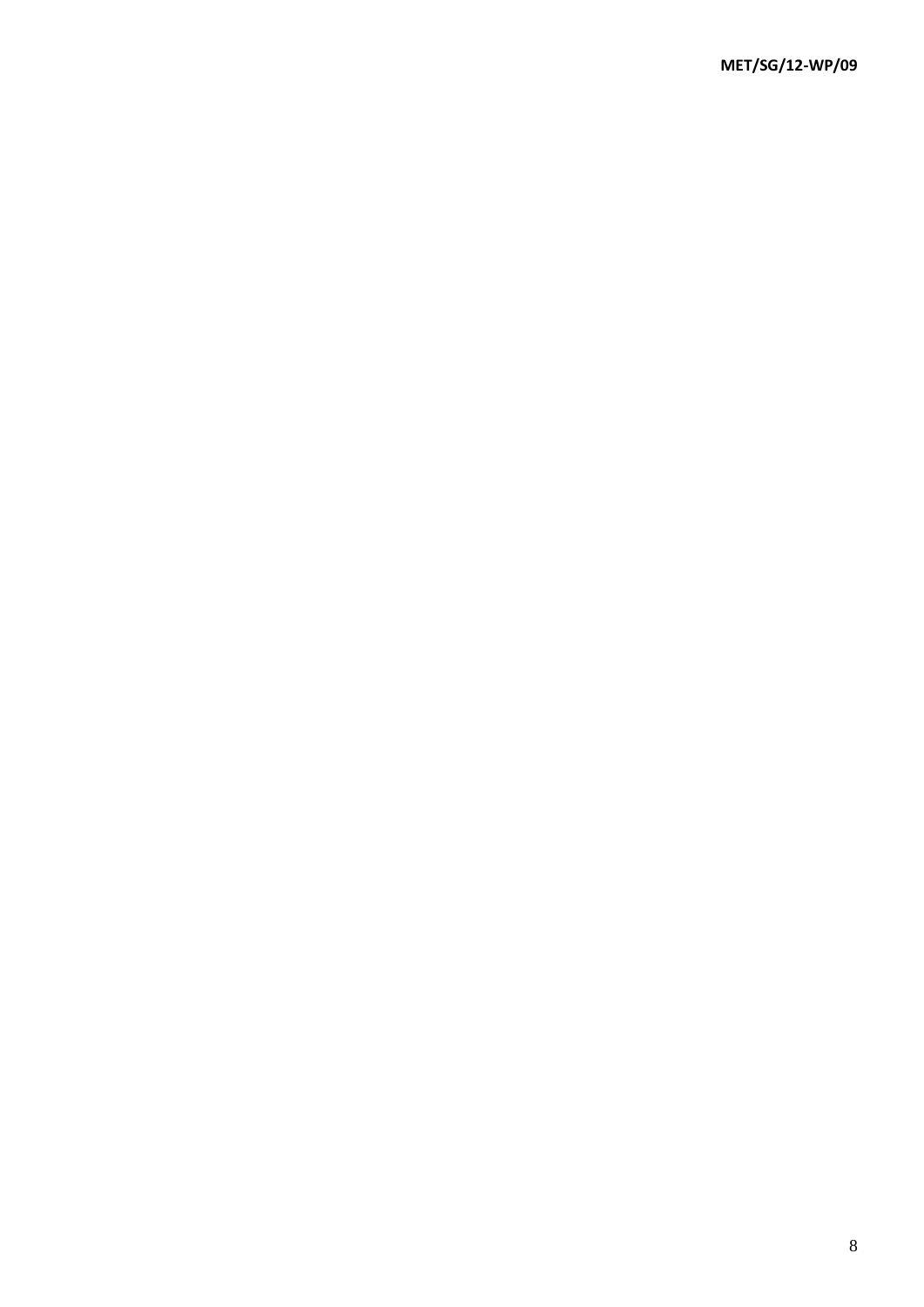| <b>NOC AMBEX</b> |                |                         | <b>BULLETIN METAR</b> |                                      | <b>TRANSMETTRE A</b> |                                        |                                |
|------------------|----------------|-------------------------|-----------------------|--------------------------------------|----------------------|----------------------------------------|--------------------------------|
| <b>NOM</b>       | CCCC           | <b>Id. Bulletin</b>     | <b>CCCC</b>           | Heure de<br>Aérodrome<br>Préparation |                      | BCC/<br><b>Aérodromes</b><br>nationaux | <b>Adresse</b><br><b>RSFTA</b> |
| 1                | $\overline{2}$ | $\overline{\mathbf{3}}$ | 4                     | 5                                    | 6                    | $\overline{7}$                         | 8                              |
|                  |                |                         | GQPP                  | Nouadhibou                           |                      |                                        | <b>GOOYYPYX</b>                |
|                  |                |                         | <b>GQNN</b>           | Nouakchott                           |                      | Dakar                                  |                                |
| Nouakchott       | <b>GONN</b>    | SAMT31                  | <b>GQPA</b>           | Atar                                 | $H+2$                |                                        |                                |
|                  |                |                         | <b>GQNI</b>           | Nema                                 |                      |                                        |                                |
|                  |                |                         | GQPZ                  | Zoueratt                             |                      |                                        |                                |
| Seychelles Int.  | <b>FSIA</b>    | SASC31                  | <b>FSIA</b>           | Mahe/Seychelles                      | $H+2$                | Antananarivo                           | <b>FMMIYPYX</b>                |
| Sao-Tomé         | <b>FPST</b>    | SATP31                  | <b>FPST</b>           | Sao-Tomé                             | $H+2$                | <b>Brazzaville</b>                     | <b>FCBBYPYX</b>                |
|                  | <b>GVAC</b>    | SACV31                  | <b>GVAC</b>           | Sal/Amilcar Cabral                   | $H + 2$              |                                        |                                |
|                  |                |                         | <b>GVBA</b>           | Rabil/Boa Vista                      |                      | Dakar                                  | <b>GOOYYPYX</b>                |
| Sal/Amilcar C.   |                |                         | <b>GVNP</b>           | Pria                                 |                      |                                        |                                |
|                  |                |                         | <b>GVSV</b>           | Sao Pedro/Sao Vicente                |                      |                                        |                                |
| Sir              |                |                         | <b>FIMP</b>           | <b>Mauritius</b>                     |                      |                                        |                                |
| Seewoosagur      | <b>FIMP</b>    | SAMA31                  | <b>FIMR</b>           | Rodriguez                            | $H+2$                | Antananarivo                           | <b>FMMIYPYX</b>                |
|                  |                |                         | <b>DFOO</b>           | Bobo-Dioulasso                       |                      |                                        |                                |
| Ouagadougou      | <b>DFFD</b>    | SAHV31                  | <b>DFFD</b>           | Ouagadougou                          | $H+2$                | Niamey                                 | <b>DRRNYPYX</b>                |
| Windhoek/        |                | SANM31                  | <b>FYWH</b>           | Windhoek/Hosea<br>Kut                |                      |                                        | <b>FAPRYPYX</b>                |
| Hosea Kut        | <b>FYWH</b>    |                         | <b>FYKT</b>           | Keetmanshoop                         | $H+2$                | Pretoria                               |                                |
|                  |                |                         | <b>FYWB</b>           | <b>Walvis Bay</b>                    |                      |                                        |                                |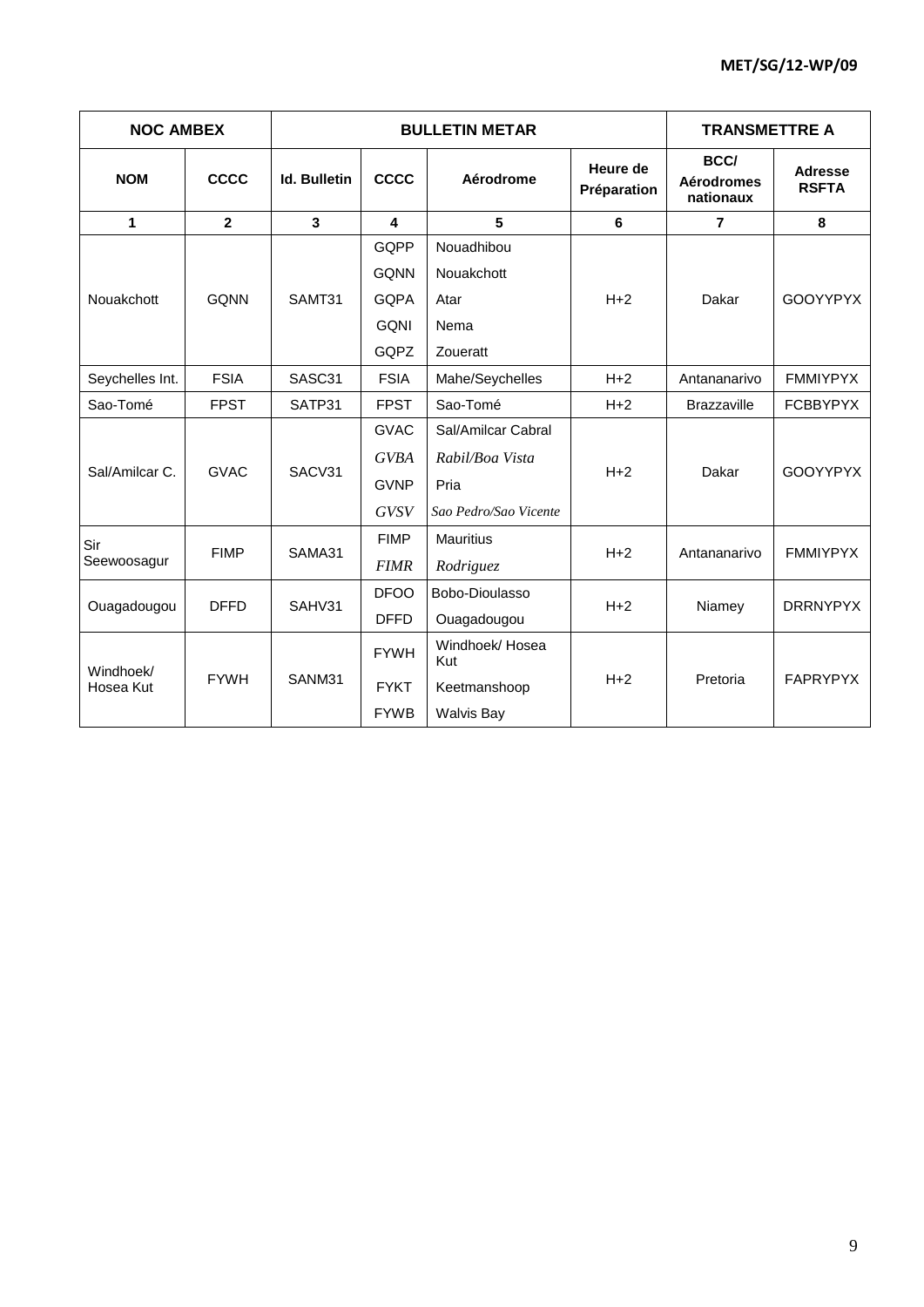# **APENDICE B**

### COLLECTE AMBEX DES BULLETINS TAF (FT) DES CENTRES OPMET NATIONAUX (NOC)

### Tableau B : TAF

### Explication du tableau :

- 1 Nom du Centre AMBEX (NOC) effectuant la compilation du bulletin.
- 2 Indicateur d'emplacement OACI du Centre AMBEX effectuant la compilation du bulletin.
- 3 Identificateur du bulletin à utiliser dans l'en-tête abrégé OMM des bulletins TAF AMBEX (en colonne 1) élaborés par le NOC.
- 4 Indicateur d'emplacement OACI de l'aérodrome national figurant dans le Guide des Utilisateurs de SADIS (SUG Annexe 1).
- 5 Nom de l'aérodrome national figurant dans le Guide des utilisateurs de SADIS (SUG Annexe 1).
- 6 Heure limite de transmission à laquelle le NOC (en colonne 1) transmet au BCC de rattachement, le (ou les) bulletin TAF AMBEX.
- 7 Durée de validité des TAF : 30h pour les uns et 24h pour d'autres.
- 8 Nom du BCC auquel est rattaché le NOC, chargé de la compilation et de la diffusion des TAF dans le système AMBEX.
- 9 Adresse RSFTA du BCC auquel est rattaché le NOC, à laquelle sont envoyés les bulletins TAF AMBEX. Il s'agit en général des adresses des systèmes de compilation automatique et de commutation des messages.
- N.B. : Les aérodromes non-AOP sont indiqués en *italique*.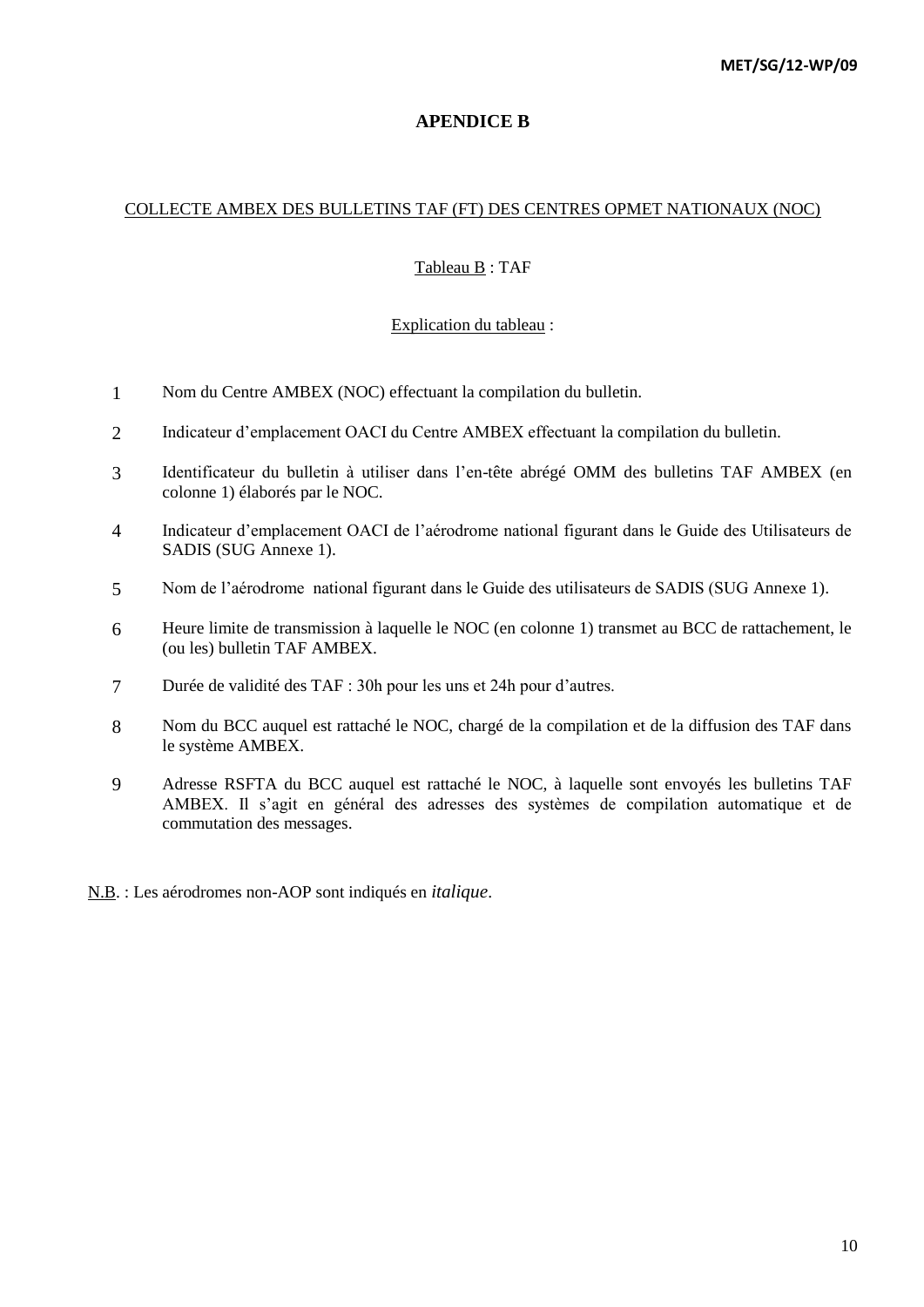| <b>NOC AMBEX</b>            |              |                        |             | <b>TRANSMETTRE A</b> |                          |                                |                                        |                         |
|-----------------------------|--------------|------------------------|-------------|----------------------|--------------------------|--------------------------------|----------------------------------------|-------------------------|
| <b>NOM</b>                  | <b>CCCC</b>  | ld.<br><b>Bulletin</b> | <b>CCCC</b> | Aérodrome            | Heure de<br>transmission | <b>Durée</b><br>de<br>validité | BCC/<br><b>Aérodromes</b><br>nationaux | Adresse<br><b>RSFTA</b> |
| 1                           | $\mathbf{2}$ | 3                      | 4           | 5                    | 6                        | $\overline{7}$                 | 8                                      | 9                       |
| Abidjan                     | <b>DIAP</b>  | FTIV31                 | <b>DIAP</b> | Abidjan              | $H-1$                    | 30h                            | Dakar                                  | <b>GOOYYPYX</b>         |
|                             | <b>DGAA</b>  | FTGH31                 | <b>DGAA</b> | Accra                | $H-1$                    | 30h                            |                                        | <b>DRRNYPYX</b>         |
| Accra                       |              | FTGH32                 | <b>DGSI</b> | Kumasi               |                          | 24h                            | Niamey                                 |                         |
| Addis-Ababa                 | <b>HAAB</b>  | FTET31                 | <b>HAAB</b> | Addis-Ababa          | $H-1$                    | 30h                            | Addis-Ababa                            | <b>HAABYPYX</b>         |
| Ambouli                     | <b>HDAM</b>  | FTDJ31                 | <b>HDAM</b> | Ambouli              | $H-1$                    | 24h                            | Addis-Ababa                            | <b>HAABYPYX</b>         |
| <b>FMMI</b><br>Antananarivo |              | FTMG31                 | <b>FMMI</b> | Antananarivo         |                          | 30h                            | Antananarivo                           |                         |
|                             |              |                        | <b>FMNM</b> | Mahajanga            |                          |                                |                                        |                         |
|                             |              | FTMG32                 | <b>FMMT</b> | Toamasina            | $H-1$                    | 24h                            |                                        | <b>FMMIYPYX</b>         |
|                             |              | FTMG33                 | <b>FMCZ</b> | Dzaoudzi             |                          | 9h                             |                                        |                         |
| Ascension I                 | <b>FHAW</b>  | FTUK31                 | <b>FHAW</b> | Ascension I          | $H-1$                    | 24h                            | Dakar                                  | <b>GOOYYPYX</b>         |
|                             |              |                        | <b>HHAS</b> | Asmara               |                          |                                |                                        |                         |
| <b>HHAS</b><br>Asmara       | FTEI31       | <b>HHMS</b>            | Massawa     | $H-1$                | 24h                      | Addis-Ababa                    | <b>HAABYPYX</b>                        |                         |
| Bamako                      | <b>GABS</b>  | FTMI31                 | <b>GABS</b> | Bamako               | $H-1$                    | 30h                            | Dakar                                  | <b>GOOYYPYX</b>         |
| Bangui                      | <b>FEFF</b>  | FTCE31                 | <b>FEFF</b> | Bangui               | $H-1$                    | 30h                            | <b>Brazzaville</b>                     | <b>FCBBYPYX</b>         |
| Banjul                      | <b>GBYD</b>  | FTGB31                 | <b>GBYD</b> | Banjul Int.          | $H-1$                    | 30h                            | Dakar                                  | <b>GOOYYPYX</b>         |
| <b>Bissau</b>               | GGOV         | FTGW31                 | GGOV        | <b>Bissau</b>        | $H-1$                    | 24h                            | Dakar                                  | <b>GOOYYPYX</b>         |
| Bujumbura                   | <b>HBBA</b>  | FTBI31                 | <b>HBBA</b> | Bujumbura            | $H-1$                    | 24h                            | Nairobi                                | <b>HKNAYPYX</b>         |
|                             |              | FTCG31                 | <b>FCBB</b> | <b>Brazzaville</b>   |                          | 30h                            |                                        |                         |
| <b>Brazzaville</b>          | <b>FCBB</b>  | FTCG32                 | <b>FCPP</b> | Pointe-Noire         | $H-1$                    | 24h                            | <b>Brazzaville</b>                     | <b>FCBBYPYX</b>         |
| Conakry                     | <b>GUCY</b>  | FTGN31                 | <b>GUCY</b> | Conakry              | $H-1$                    | 30h                            | Dakar                                  | <b>GOOYYPYX</b>         |
| Cotonou                     | <b>DBBB</b>  | FTBJ31                 | <b>DBBB</b> | Cotonou              | $H-1$                    | 30h                            | Niamey                                 | <b>DRRNYPYX</b>         |
|                             |              | FTSG31                 | GOOY        | Dakar                |                          | 30h                            |                                        |                         |
| Dakar                       | GOOY         | FTSG32                 | GOGS        | Cap Skiring          | $H-1$                    | 24h                            | Dakar                                  | GOOYYPYX                |
|                             |              |                        | GOOS        | Saint Louis          |                          |                                |                                        |                         |
|                             |              | FTTN31                 | <b>HTDA</b> | Dar-es-Salaam        |                          | 30h                            |                                        |                         |
| Dar-es-Salaam               | <b>HTDA</b>  | FTTN32                 | <b>HTZA</b> | Zanzibar             | $H-1$                    | 24h                            | Nairobi                                | <b>HKNAYPYX</b>         |
|                             |              |                        | <b>HTKJ</b> | Kilimanjaro          |                          |                                |                                        |                         |
| Diego Garcia                | <b>FJDJ</b>  | FTKU31                 | <b>FJDJ</b> | Diego Garcia         | $H-1$                    |                                | Antananarivo                           | <b>FMMIYPYX</b>         |
| Douala                      | <b>FKKD</b>  | FTCM31                 | <b>FKKD</b> | Douala               | $H-1$                    | 30h                            | Brazzaville                            | <b>FCBBYPYX</b>         |
|                             |              |                        | <b>FKYS</b> | Yaoundé              |                          | 24h                            |                                        |                         |
| Entebbe                     | <b>HUEN</b>  | FTUG31                 | <b>HUEN</b> | Entebbe              | $H-1$                    | 30h                            | Nairobi                                | <b>HKNAYPYX</b>         |
| Freetown                    | <b>GFLL</b>  | FTSL31                 | <b>GFLL</b> | Freetown             | $H-1$                    | 30h                            | Dakar                                  | <b>GOOYYPYX</b>         |
| Gaborone                    | <b>FBSK</b>  | FTBC31                 | <b>FBSK</b> | Gaborone             | $H-1$                    | 30h                            | Pretoria                               | FAPRYPYX                |
|                             |              | FTZW31                 | <b>FVHA</b> | Harare               |                          | 30h                            | Pretoria                               | FAPRYPYX                |
|                             |              |                        | <b>FVCZ</b> | <b>Buffalo Range</b> |                          |                                |                                        |                         |
| Harare                      | <b>FVHA</b>  | FTZW32                 | <b>FVWN</b> | Hwange Nat. P.       | $H-1$                    | 24h                            | Pretoria                               |                         |
|                             |              |                        | <b>FVKB</b> | Kariba               |                          |                                |                                        | FAPRYPYX                |
|                             |              |                        | <b>FVMV</b> | Masvingo             |                          |                                |                                        |                         |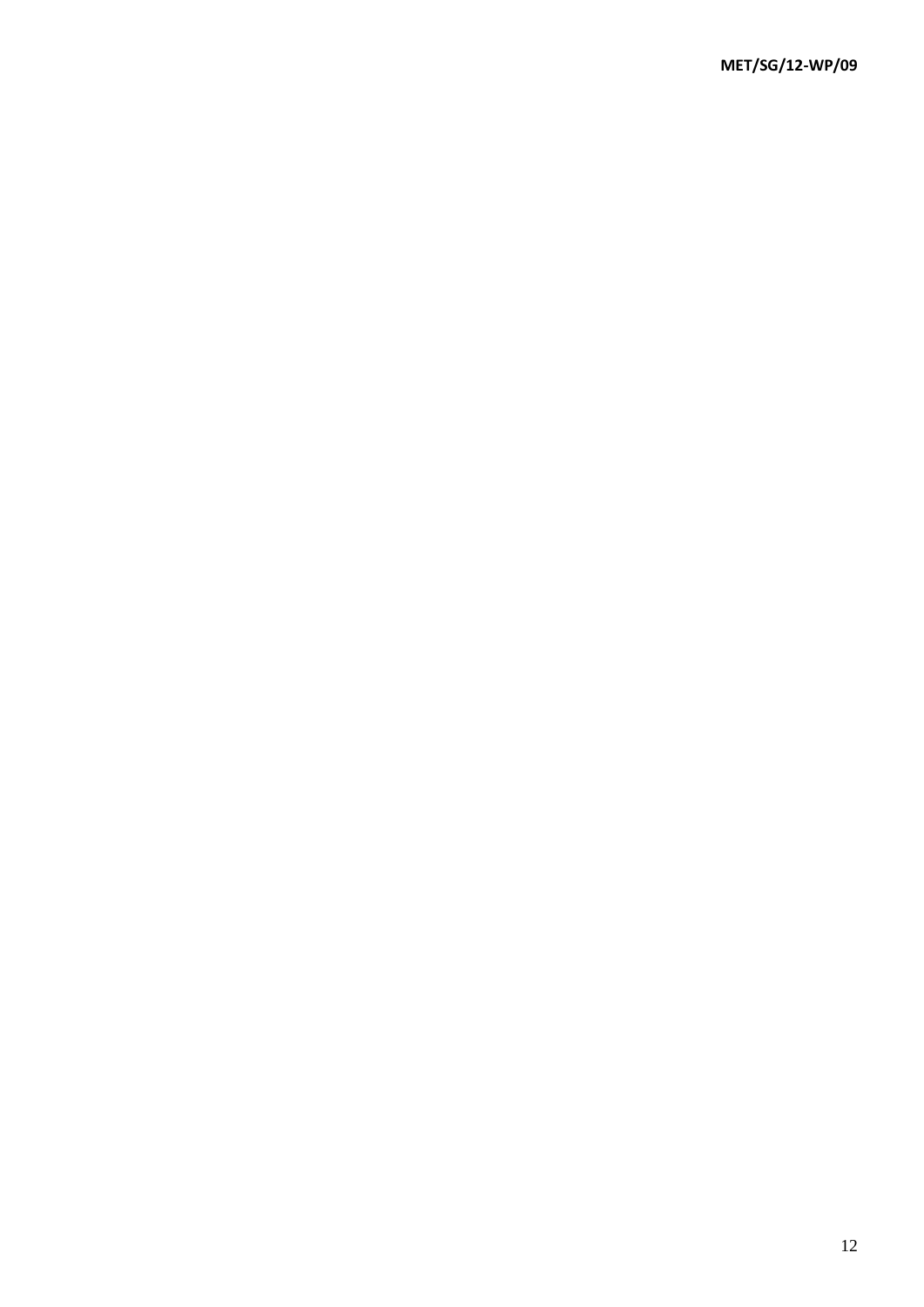| <b>NOC AMBEX</b> |             |                        | <b>TRANSMETTRE A</b> |                        |                          |                                |                                        |                         |
|------------------|-------------|------------------------|----------------------|------------------------|--------------------------|--------------------------------|----------------------------------------|-------------------------|
| <b>NOM</b>       | CCCC        | Id.<br><b>Bulletin</b> | <b>CCCC</b>          | Aérodrome              | Heure de<br>transmission | <b>Durée</b><br>de<br>validité | BCC/<br><b>Aérodromes</b><br>nationaux | Adresse<br><b>RSFTA</b> |
| $\mathbf{1}$     | $\mathbf 2$ | $\mathbf{3}$           | 4                    | $5\phantom{.0}$        | $\bf 6$                  | $\overline{\mathbf{r}}$        | $\pmb{8}$                              | $\boldsymbol{9}$        |
|                  | FTZA31      | <b>FACT</b>            | Cap Town             |                        | 30h                      |                                |                                        |                         |
|                  |             |                        | <b>FAOR</b>          | Johannesburg           |                          |                                |                                        |                         |
|                  |             | FTZA32                 | <b>FABL</b>          | Bram Fisher Int.       |                          |                                | Pretoria                               |                         |
|                  |             |                        | <b>FAGG</b>          | George Airport         |                          | 24h                            |                                        |                         |
|                  |             |                        | <b>FALE</b>          | King Shaka             |                          |                                |                                        |                         |
|                  |             |                        | <b>FAEL</b>          | East London            |                          |                                |                                        | FAPRYPYX                |
|                  | <b>FAPR</b> | FTZA33                 | <b>FAHS</b>          | Hoedspruit             |                          |                                |                                        |                         |
| Johannesburg     |             |                        | <b>FAKM</b>          | Kimberley              | $H-1$                    |                                |                                        |                         |
|                  |             |                        | <b>FAKN</b>          | Kruger Mpulanga        |                          |                                |                                        |                         |
|                  |             |                        | <b>FALM</b>          | Makhado                |                          | 9h                             |                                        |                         |
|                  |             |                        | <b>FAUT</b>          | <b>Mthatha</b>         |                          |                                |                                        |                         |
|                  |             |                        | <b>FAPN</b>          | Pilanesberg            |                          |                                |                                        |                         |
|                  |             |                        | FAPP                 | Polokwane              |                          |                                |                                        |                         |
|                  |             |                        | <b>FAWK</b>          | Waterkloof             |                          |                                |                                        |                         |
|                  |             |                        | <b>FAWB</b>          | Wonderboom             |                          |                                |                                        |                         |
| Juba             | <b>HSSJ</b> | FTSU31                 | <b>HSSS</b>          | Juba                   | $H-1$                    | 24h                            | Nairobi                                | <b>HKNAYPYX</b>         |
|                  | <b>HSSS</b> | FTSU31                 | <b>HSSS</b>          | Khartoum               |                          | 24h                            | Nairobi                                | <b>HKNAYPYX</b>         |
| Khartoum         |             |                        | <b>HSOB</b>          | Obeid                  | $H-1$                    |                                |                                        |                         |
|                  | <b>HRYR</b> | FTRW31                 | <b>HRYR</b>          | Kigali                 | $H-1$                    | 24h                            |                                        | <b>HKNAYPYX</b>         |
| Kigali           |             |                        | <b>HRZA</b>          | Kamembe                |                          |                                | Nairobi                                |                         |
| Kinshasa         | <b>FZAA</b> | FTZR31                 | <b>FZAA</b>          | Kinshasa               | $H-1$                    | 30h                            | <b>Brazzaville</b>                     | <b>FCBBYPYX</b>         |
| Kenneth          |             | FTZB31                 | <b>FLHN</b>          | Livingstone/Harry<br>N |                          |                                |                                        |                         |
| Kaunda           | <b>FLKK</b> |                        | <b>FLKK</b>          | Kenneth Kaunda         | $H-1$                    | 30h                            | Pretoria                               | <b>FAPRYPYX</b>         |
|                  |             |                        | <b>FLSK</b>          | Ndola/Simon Kapwe      |                          |                                |                                        |                         |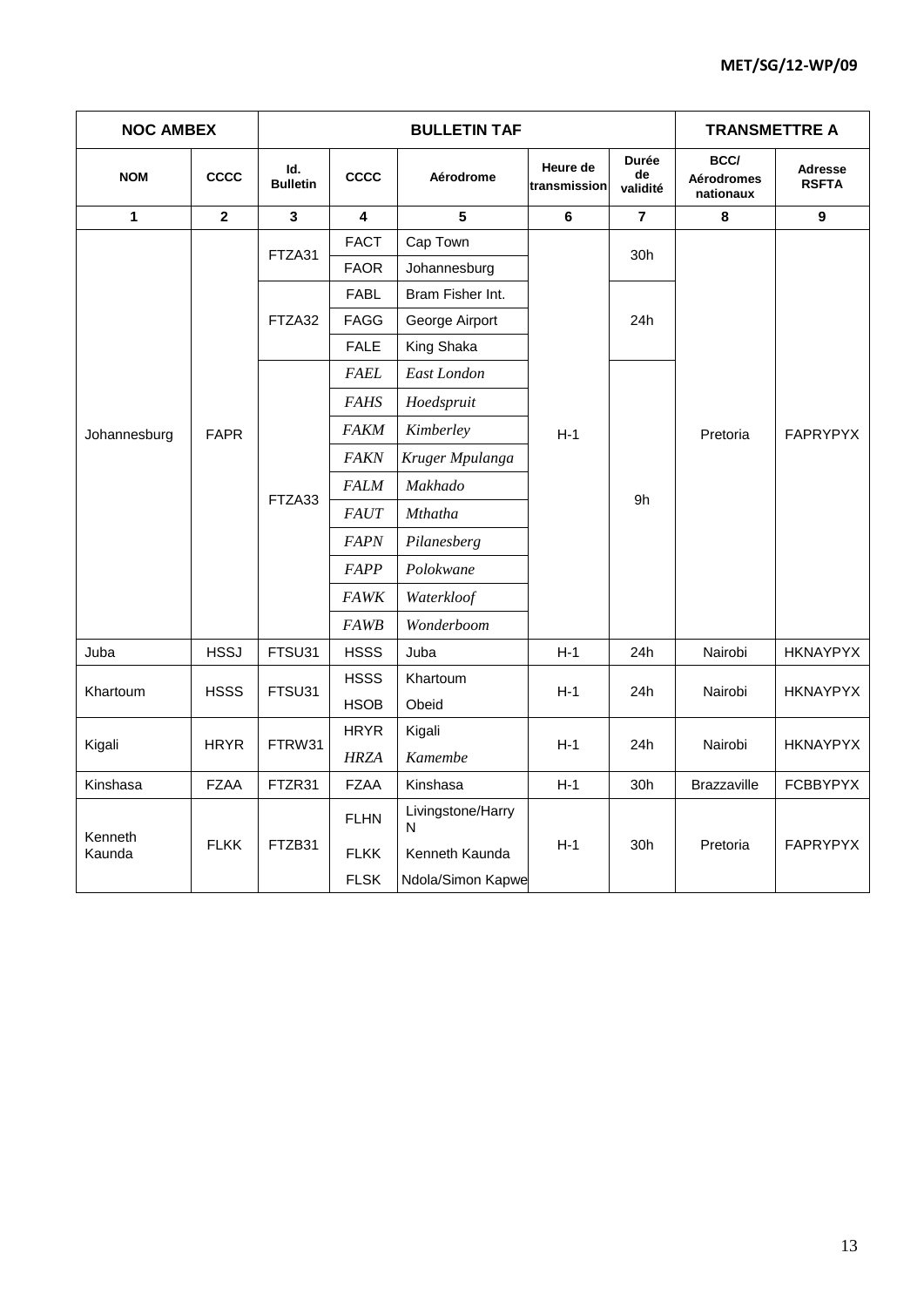| <b>NOC AMBEX</b> |                         |                        |                                                          | <b>TRANSMETTRE A</b>                                 |                          |                         |                                        |                                |
|------------------|-------------------------|------------------------|----------------------------------------------------------|------------------------------------------------------|--------------------------|-------------------------|----------------------------------------|--------------------------------|
| <b>NOM</b>       | <b>CCCC</b>             | ld.<br><b>Bulletin</b> | <b>CCCC</b>                                              | Aérodrome                                            | Heure de<br>transmission | Durée<br>de<br>validité | BCC/<br><b>Aérodromes</b><br>nationaux | <b>Adresse</b><br><b>RSFTA</b> |
| 1                | $\overline{\mathbf{2}}$ | $\mathbf{3}$           | $\overline{\mathbf{4}}$                                  | 5                                                    | 6                        | $\overline{7}$          | 8                                      | 9                              |
|                  |                         | FTNI31                 | <b>DNAA</b><br><b>DNKN</b><br><b>DNMM</b><br><b>DNPO</b> | Abuja<br>Kano/Mallam Aminu<br>Lagos<br>Port Harcourt |                          | 30h                     |                                        | <b>DRRNYPYX</b>                |
|                  |                         |                        | <b>DNAK</b>                                              | Akure                                                |                          |                         |                                        |                                |
|                  |                         |                        | <b>DNBE</b>                                              | <b>Benin</b>                                         |                          |                         |                                        |                                |
|                  |                         |                        | <b>DNCA</b>                                              | Calabar/Margaret                                     | $H-1$                    |                         |                                        |                                |
|                  |                         |                        | <b>DNEN</b>                                              | Enugu/Akanu                                          |                          |                         |                                        |                                |
| Lagos            |                         | FTNI32                 | <b>DNGO</b>                                              | Gombe                                                |                          |                         |                                        |                                |
|                  |                         |                        | <b>DNIB</b>                                              | <b>Ibadan</b>                                        |                          |                         |                                        |                                |
|                  | <b>DNMM</b>             |                        | <b>DNIL</b>                                              | <b>Ilorin</b>                                        |                          |                         | Niamey                                 |                                |
|                  |                         |                        | <b>DNIM</b>                                              | Imo/Sam Mbakwe                                       |                          |                         |                                        |                                |
|                  |                         |                        | D N J O                                                  | Jos/Yakubu Gowon                                     |                          | 24h                     |                                        |                                |
|                  |                         |                        | <b>DNKA</b>                                              | Kaduna                                               |                          |                         |                                        |                                |
|                  |                         |                        | <b>DNKT</b>                                              | Katsina                                              |                          |                         |                                        |                                |
|                  |                         |                        | <b>DNMA</b>                                              | Maiduguri                                            |                          |                         |                                        |                                |
|                  |                         | FTNI33                 | <b>DNMN</b>                                              | Minna                                                |                          |                         |                                        |                                |
|                  |                         |                        | <b>DNSU</b>                                              | Osubi                                                |                          |                         |                                        |                                |
|                  |                         |                        | <b>DNSO</b>                                              | Sokoto/Saddiq                                        |                          |                         |                                        |                                |
|                  |                         |                        | <b>DNYO</b>                                              | Yola                                                 |                          |                         |                                        |                                |
| La Réunion-R. G. | <b>FMEE</b>             | FTRE31                 | <b>FMEE</b>                                              | La Réunion-R. G.                                     | $H-1$                    | 30h                     | Antananarivo                           | <b>FMMIYPYX</b>                |
|                  |                         | FTRE32                 | <b>FMEP</b>                                              | Saint Pierre P.                                      |                          | 24h                     |                                        |                                |
| Libreville       | <b>FOOL</b>             | FTGO31                 | <b>FOOL</b>                                              | Libreville                                           | $H-1$                    | 30h                     | Brazzaville                            | <b>FCBBYPYX</b>                |
|                  |                         | FTGO32                 | <b>FOOG</b>                                              | Port Gentil                                          |                          | 24h                     |                                        |                                |
| Lilongwe         | <b>FWKI</b>             | FTMW31                 | <b>FWKI</b>                                              | Lilongwe                                             | $H-1$                    | 30h                     | Pretoria                               | FAPRYPYX                       |
| Lomé             | <b>DXXX</b>             | FTTG31                 | <b>DXXX</b>                                              | Lomé                                                 | $H-1$                    | 30h                     | Niamey                                 | <b>DRRNYPYX</b>                |
|                  |                         | FTTG32                 | <b>DXNG</b>                                              | Niamtougou                                           |                          | 24h                     |                                        |                                |
| Luanda           | <b>FNLU</b>             | FTAN31                 | <b>FNLU</b>                                              | Luanda                                               | $H-1$                    | 30h                     | Brazzaville                            | <b>FCBBYPYX</b>                |
| Malabo           | <b>FGSL</b>             | FTGQ31                 | <b>FGSL</b>                                              | Malabo                                               | $H-1$                    | 30h                     | <b>Brazzaville</b>                     | <b>FCBBYPYX</b>                |
| Manzini          | <b>FDMS</b>             | FTSV31                 | <b>FDMS</b>                                              | Manzini/Matsapha                                     | $H-1$                    | 24h                     | Pretoria                               | FAPRYPYX                       |